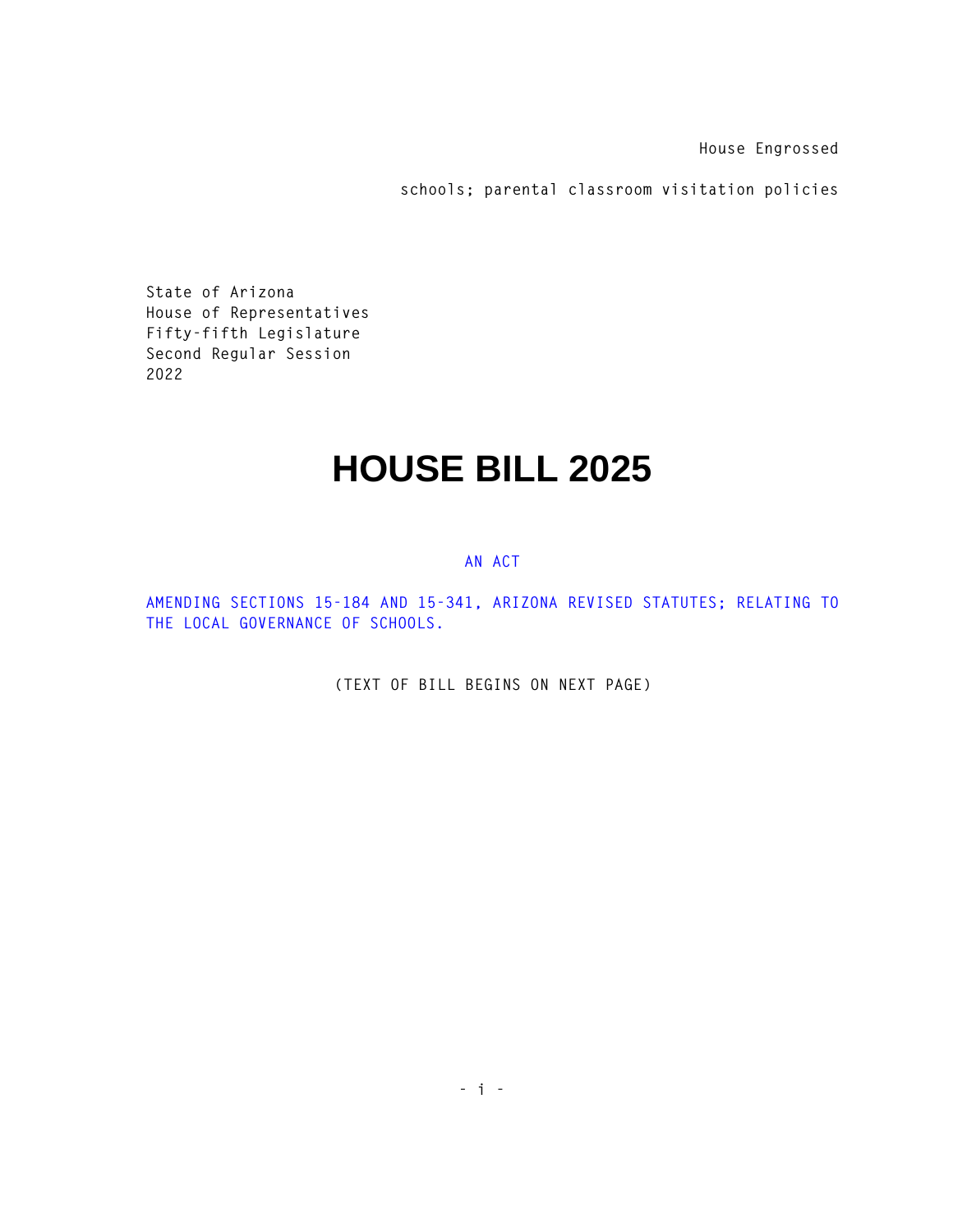**1 Be it enacted by the Legislature of the State of Arizona: 2 Section 1. Section 15-184, Arizona Revised Statutes, is amended to 3 read: 4 15-184. Charter schools; admissions requirements; parental 5 classroom visits 6 A. A charter school shall enroll all eligible pupils who submit a 7 timely application, unless the number of applications exceeds the capacity 8 of a program, class, grade level or building. 9 B. A charter school shall give enrollment preference to pupils WHO 10 ARE returning to the charter school in the second or any subsequent year 11 of its operation and to siblings of pupils WHO ARE already enrolled in the 12 charter school. 13 C. A charter school may give enrollment preference to children who 14 are in foster care or meet the definition of unaccompanied youth 15 prescribed in the McKinney-Vento homeless assistance act (42 United States 16 Code section 11434a). 17 D. A charter school may give enrollment preference to and reserve 18 capacity for pupils who either: 19 1. Are children, grandchildren or legal wards of any of the 20 following: 21 (a) Employees of the school. 22 (b) Employees of the charter holder. 23 (c) Members of the governing body of the school. 24 (d) Directors, officers, partners or board members of the charter 25 holder. 26 2. Attended another charter school or are the siblings of that 27 pupil if the charter school previously attended by the pupil has the 28 identical charter holder, board and governing board membership as the 29 enrolling charter school or is managed by the same educational management 30 organization, charter management organization or educational service 31 provider as determined by the charter authorizer. 32 E. If remaining capacity is insufficient to enroll all pupils who 33 submit a timely application, the charter school shall select pupils 34 through an equitable selection process such as a lottery except that 35 preference shall be given to siblings of a pupil WHO IS selected through 36 an equitable selection process such as a lottery. 37 F. Except as provided in subsections A through D of this section, a 38 charter school shall not limit admission based on ethnicity, national 39 origin, gender, income level, disabling condition, proficiency in the 40 English language or athletic ability. 41 G. A charter school may limit admission to pupils within a given 42 age group or grade level. 43 H. A charter school may provide instruction to pupils of a single 44 gender with the approval of the sponsor of the charter school. An 45 existing charter school may amend its charter to provide instruction to**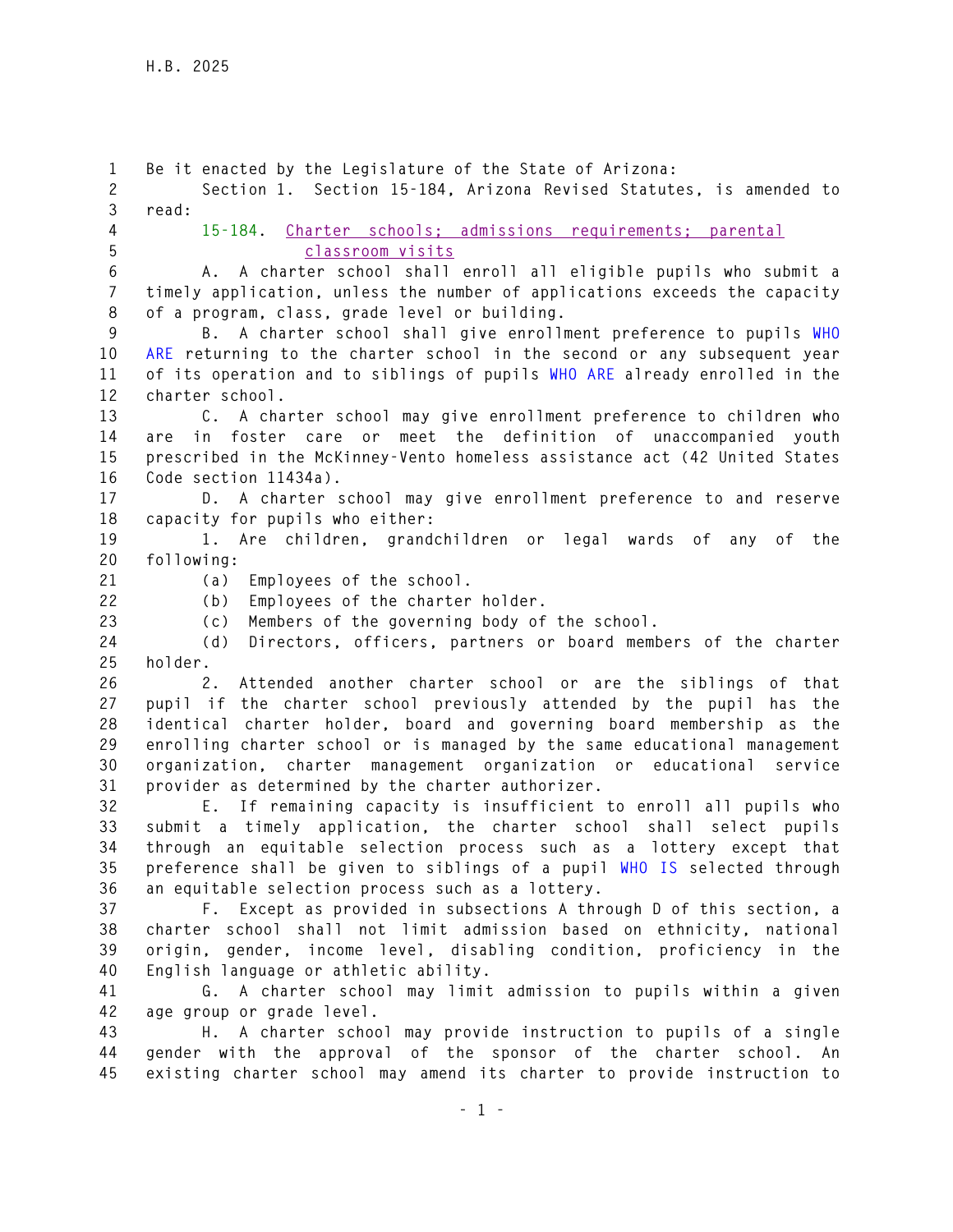1 pupils of a single gender<sup>1</sup> and, if approved by the sponsor of the charter **2 school, may provide instruction to pupils of a single gender at the 3 beginning of the next school year.** 

**4 I. A charter school may refuse to admit any pupil who has been 5 expelled from another educational institution or who is in the process of 6 being expelled from another educational institution.** 

**7 J. A CHARTER SCHOOL GOVERNING BODY MUST DEVELOP AND ADOPT IN A 8 PUBLIC MEETING POLICIES TO ALLOW FOR VISITS, TOURS AND OBSERVATIONS OF ALL 9 CLASSROOMS BY PARENTS OF ENROLLED PUPILS AND PARENTS WHO WISH TO ENROLL 10 THEIR CHILDREN IN THE CHARTER SCHOOL UNLESS A VISIT, TOUR OR OBSERVATION 11 THREATENS THE HEALTH AND SAFETY OF PUPILS AND STAFF. THESE POLICIES AND 12 PROCEDURES MUST BE EASILY ACCESSIBLE FROM THE HOME PAGE ON EACH SCHOOL'S 13 WEBSITE.** 

**14 Sec. 2. Section 15-341, Arizona Revised Statutes, is amended to 15 read:** 

**16 15-341. General powers and duties; immunity; delegation**

**17 A. The governing board shall:** 

**18 1. Prescribe and enforce policies and procedures to govern the**  19 schools that are not inconsistent with  $\frac{1}{100}$  THE LAWS or rules prescribed by **20 the state board of education.** 

**21 2. Exclude from schools all books, publications, papers or 22 audiovisual materials of a sectarian, partisan or denominational 23 character. This paragraph does not prohibit the elective course permitted 24 ALLOWED by section 15-717.01.** 

**25 3. Manage and control the school property within its district, 26 except that a district may enter into a partnership with an entity, 27 including a charter school, another school district or a military base, to 28 operate a school or offer educational services in a district building, 29 including at a vacant or partially used building, or in any building on 30 the entity's property pursuant to a written agreement between the parties.** 

**31 4. Acquire school furniture, apparatus, equipment, library books 32 and supplies for the schools to use.** 

**33 5. Prescribe the curricula and criteria for the promotion and 34 graduation of pupils as provided in sections 15-701 and 15-701.01.** 

**35 6. Furnish, repair and insure, at full insurable value, the school 36 property of the district.** 

**37 7. Construct school buildings on approval by a vote of the district 38 electors.** 

**39 8. In the name of the district, convey property belonging to the 40 district and sold by the board.** 

**41 9. Purchase school sites when authorized by a vote of the district 42 at an election conducted as nearly as practicable in the same manner as 43 the election provided in section 15-481 and held on a date prescribed in 44 section 15-491, subsection E, but such authorization shall not necessarily 45 specify the site to be purchased and such authorization shall not be**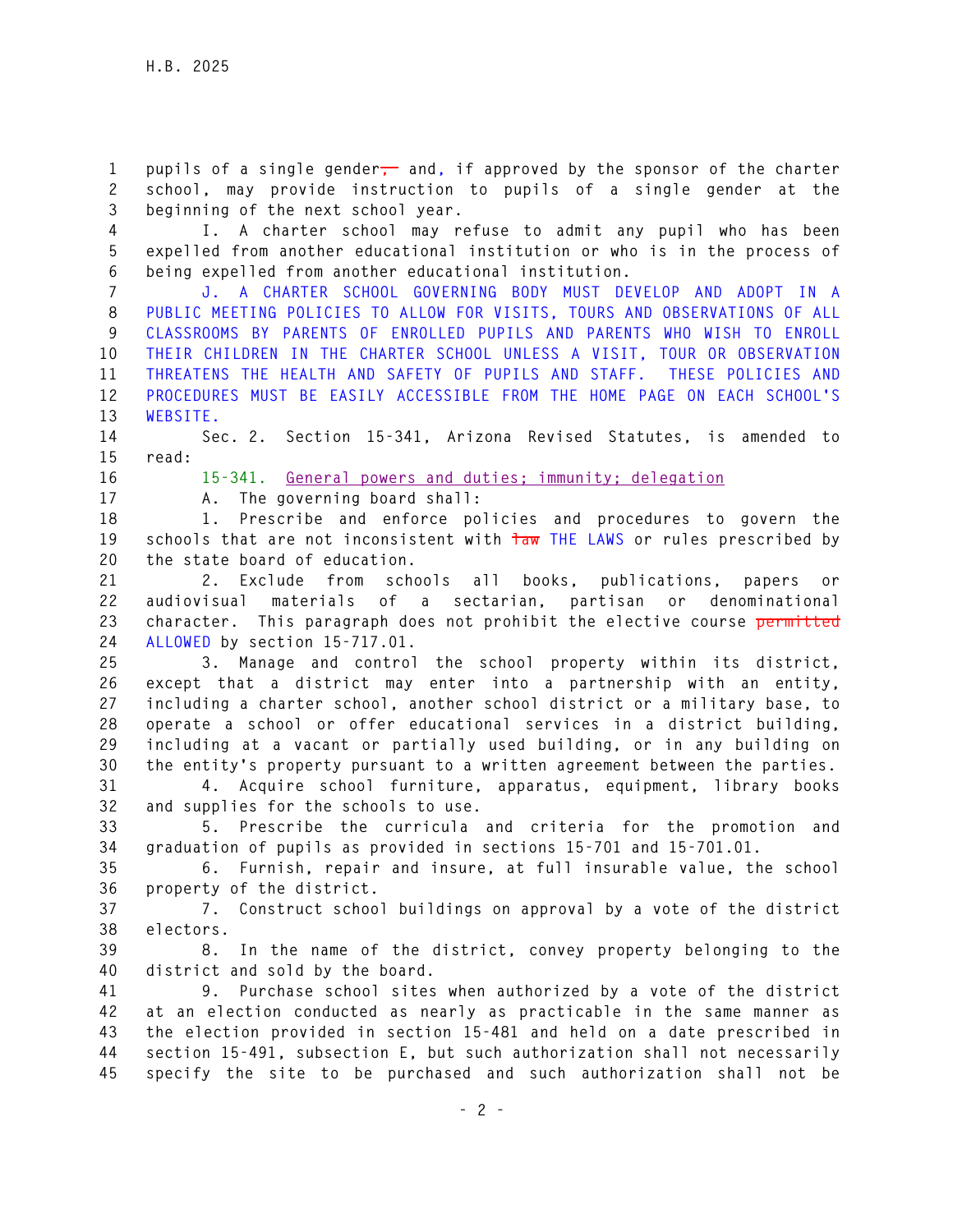**1 necessary to exchange unimproved property as provided in section 15-342, 2 paragraph 23.** 

**3 10. Construct, improve and furnish buildings used for school 4 purposes when such buildings or premises are leased from the national park 5 service.** 

**6 11. Purchase school sites or construct, improve and furnish school 7 buildings from the proceeds of the sale of school property only on 8 approval by a vote of the district electors.** 

**9 12. Hold pupils to strict account for disorderly conduct on school 10 property.** 

**11 13. Discipline students for disorderly conduct on the way to and 12 from school.** 

**13 14. Except as provided in section 15-1224, deposit all monies 14 received by the district as gifts, grants and devises with the county 15 treasurer who shall credit the deposits as designated in the uniform 16 system of financial records. If not inconsistent with the terms of the 17 gifts, grants and devises given, any balance remaining after expenditures 18 for the intended purpose of the monies have been made shall be used for 19 reduction of TO REDUCE school district taxes for the budget year, except 20 that in the case of accommodation schools the county treasurer shall carry 21 the balance forward for use by the county school superintendent for 22 accommodation schools for the budget year.** 

**23 15. Provide that, if a parent or legal guardian chooses not to 24 accept a decision of the teacher as provided in paragraph 42 of this 25 subsection, the parent or legal guardian may request in writing that the 26 governing board review the teacher's decision. This paragraph does not 27 release school districts from any liability relating to a child's 28 promotion or retention.** 

**29 16. Provide for adequate supervision over pupils in instructional 30 and noninstructional activities by certificated or noncertificated 31 personnel.** 

**32 17. Use school monies received from the state and county school 33 apportionment exclusively to pay salaries of teachers and other employees 34 and contingent expenses of the district.** 

**35 18. Annually report to the county school superintendent on or 36 before October 1 in the manner and form and on the blanks prescribed by 37 the superintendent of public instruction or county school superintendent. 38 The board shall also report directly to the county school superintendent 39 or the superintendent of public instruction whenever required.** 

**40 19. Deposit all monies received by school districts other than 41 student activities monies or monies from auxiliary operations as provided 42 in sections 15-1125 and 15-1126 with the county treasurer to the credit of 43 the school district except as provided in paragraph 20 of this subsection 44 and sections 15-1223 and 15-1224, and the board shall expend SPEND the 45 monies as provided by law for other school funds.**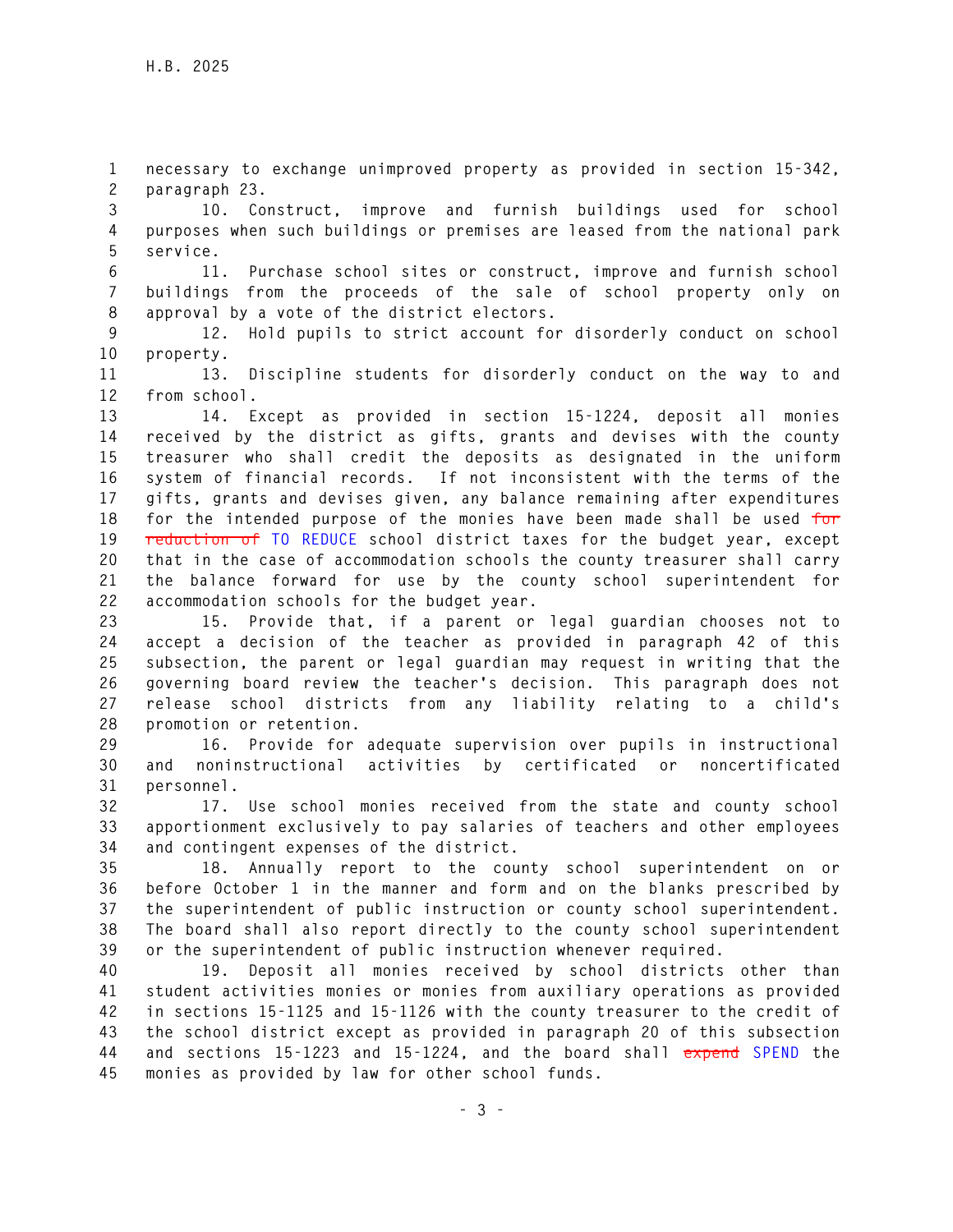**1 20. Establish bank accounts in which the board during a month may 2 deposit miscellaneous monies received directly by the district. The board 3 shall remit monies deposited in the bank accounts at least monthly to the 4 county treasurer for deposit as provided in paragraph 19 of this 5 subsection and in accordance with the uniform system of financial records.** 

**6 21. Prescribe and enforce policies and procedures for disciplinary 7 action against a teacher who engages in conduct that is a violation of the 8 policies of the governing board but that is not cause for dismissal of the 9 teacher or for revocation of the certificate of the teacher. Disciplinary 10 action may include suspension without pay for a period of time not to 11 exceed ten school days. Disciplinary action shall not include suspension 12 with pay or suspension without pay for a period of time longer than ten 13 school days. The procedures shall include notice, hearing and appeal 14 provisions for violations that are cause for disciplinary action. The 15 governing board may designate a person or persons to act on behalf of the 16 board on these matters.** 

**17 22. Prescribe and enforce policies and procedures for disciplinary 18 action against an administrator who engages in conduct that is a violation 19 of the policies of the governing board regarding duties of administrators 20 but that is not cause for dismissal of the administrator or for revocation 21 of the certificate of the administrator. Disciplinary action may include 22 suspension without pay for a period of time not to exceed ten school days. 23 Disciplinary action shall not include suspension with pay or suspension 24 without pay for a period of time longer than ten school days. The 25 procedures shall include notice, hearing and appeal provisions for 26 violations that are cause for disciplinary action. The governing board 27 may designate a person or persons to act on behalf of the board on these 28 matters. For violations that are cause for dismissal, the provisions of**  29 notice, hearing and appeal in chapter 5, article 3 of this title shall **30 apply. The filing of a timely request for a hearing suspends the 31 imposition of a suspension without pay or a dismissal pending completion 32 of the hearing.** 

**33 23. Notwithstanding sections 13-3108 and 13-3120, prescribe and 34 enforce policies and procedures that prohibit a person from carrying or 35 possessing a weapon on school grounds unless the person is a peace officer 36 or has obtained specific authorization from the school administrator.** 

**37 24. Prescribe and enforce policies and procedures relating to the 38 health and safety of all pupils participating in district-sponsored 39 practice sessions or games or other interscholastic athletic activities, 40 including:** 

- 
- **41 (a) The provision of water.**

**42 (b) Guidelines, information and forms, developed in consultation 43 with a statewide private entity that supervises interscholastic 44 activities, to inform and educate coaches, pupils and parents of the 45 dangers of concussions and head injuries and the risks of continued**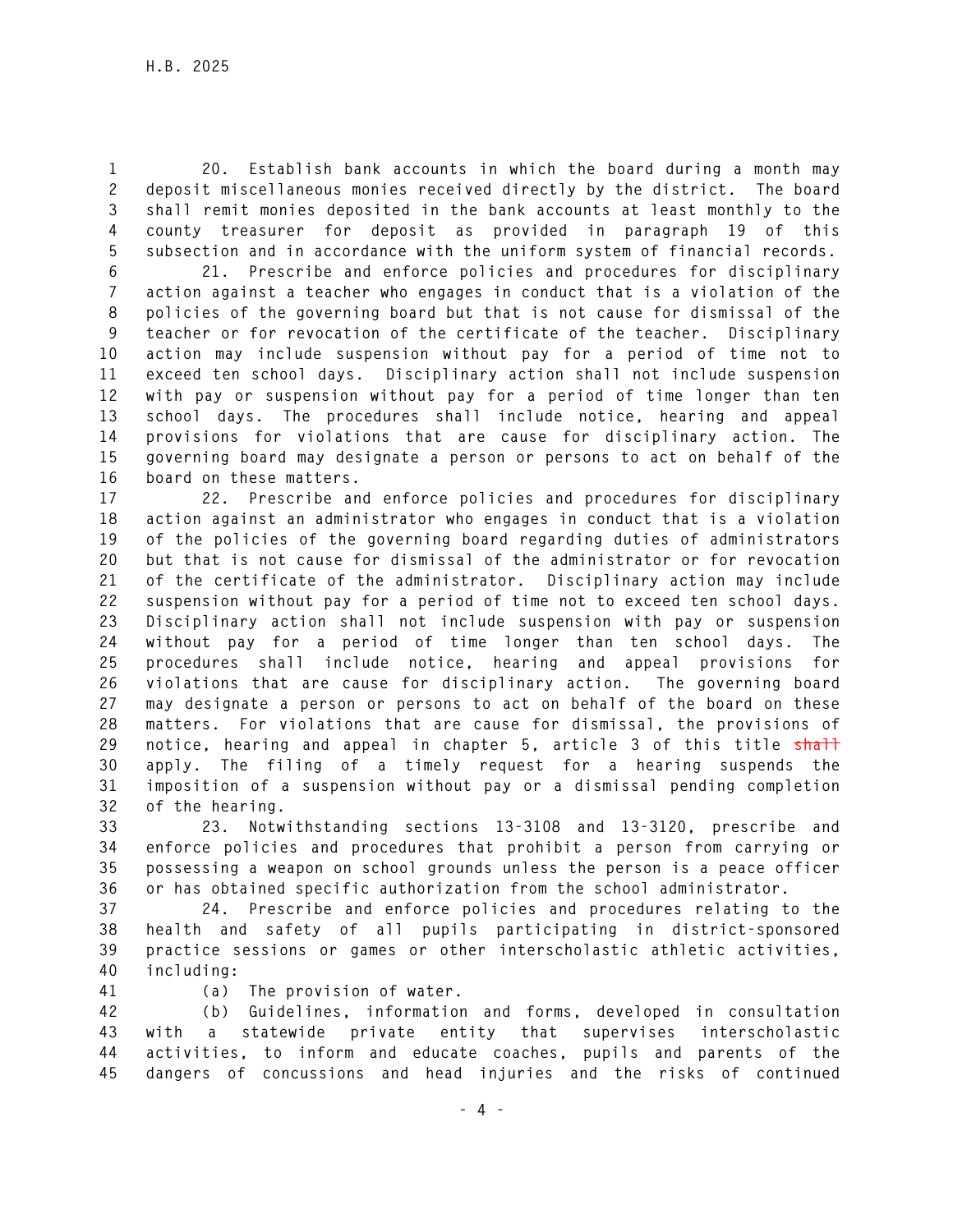**1 participation in athletic activity after a concussion. The policies and 2 procedures shall require that, before a pupil participates in an athletic 3 activity, the pupil and the pupil's parent must sign an information form 4 at least once each school year that states that the parent is aware of the 5 nature and risk of concussion. The policies and procedures shall require 6 that a pupil who is suspected of sustaining a concussion in a practice 7 session, game or other interscholastic athletic activity be immediately 8 removed from the athletic activity and that the pupil's parent or guardian 9 be notified. A coach from the pupil's team or an official or a licensed 10 health care provider may remove a pupil from play. A team parent may also 11 remove the parent's own child from play. A pupil may return to play on 12 the same day if a health care provider rules out a suspected concussion at 13 the time the pupil is removed from play. On a subsequent day, the pupil 14 may return to play if the pupil has been evaluated by and received written 15 clearance to resume participation in athletic activity from a health care 16 provider who has been trained in the evaluation EVALUATING and management 17 of MANAGING concussions and head injuries. A health care provider who is 18 a volunteer and who provides clearance to participate in athletic activity 19 on the day of the suspected injury or on a subsequent day is immune from 20 civil liability with respect to all decisions made and actions taken that 21 are based on good faith implementation of the requirements of this 22 subdivision, except in cases of gross negligence or wanton or wilful 23 neglect. A school district, school district employee, team coach, 24 official or team volunteer or a parent or guardian of a team member is not 25 subject to civil liability for any act, omission or policy undertaken in 26 good faith to comply with the requirements of this subdivision or for a 27 decision made or an action taken by a health care provider. A group or 28 organization that uses property or facilities owned or operated by a 29 school district for athletic activities shall comply with the requirements 30 of this subdivision. A school district and its employees and volunteers 31 are not subject to civil liability for any other person or organization's 32 failure or alleged failure to comply with the requirements of this 33 subdivision. This subdivision does not apply to teams that are based in 34 another state and that participate in an athletic activity in this state. 35 For the purposes of this subdivision, athletic activity does not include 36 dance, rhythmic gymnastics, competitions or exhibitions of academic skills 37 or knowledge or other similar forms of physical noncontact activities, 38 civic activities or academic activities, whether engaged in for the 39 purposes of competition or recreation. For the purposes of this 40 subdivision, "health care provider" means a physician who is licensed 41 pursuant to title 32, chapter 13 or 17, an athletic trainer who is 42 licensed pursuant to title 32, chapter 41, a nurse practitioner who is 43 licensed pursuant to title 32, chapter 15, and a physician assistant who 44 is licensed pursuant to title 32, chapter 25.**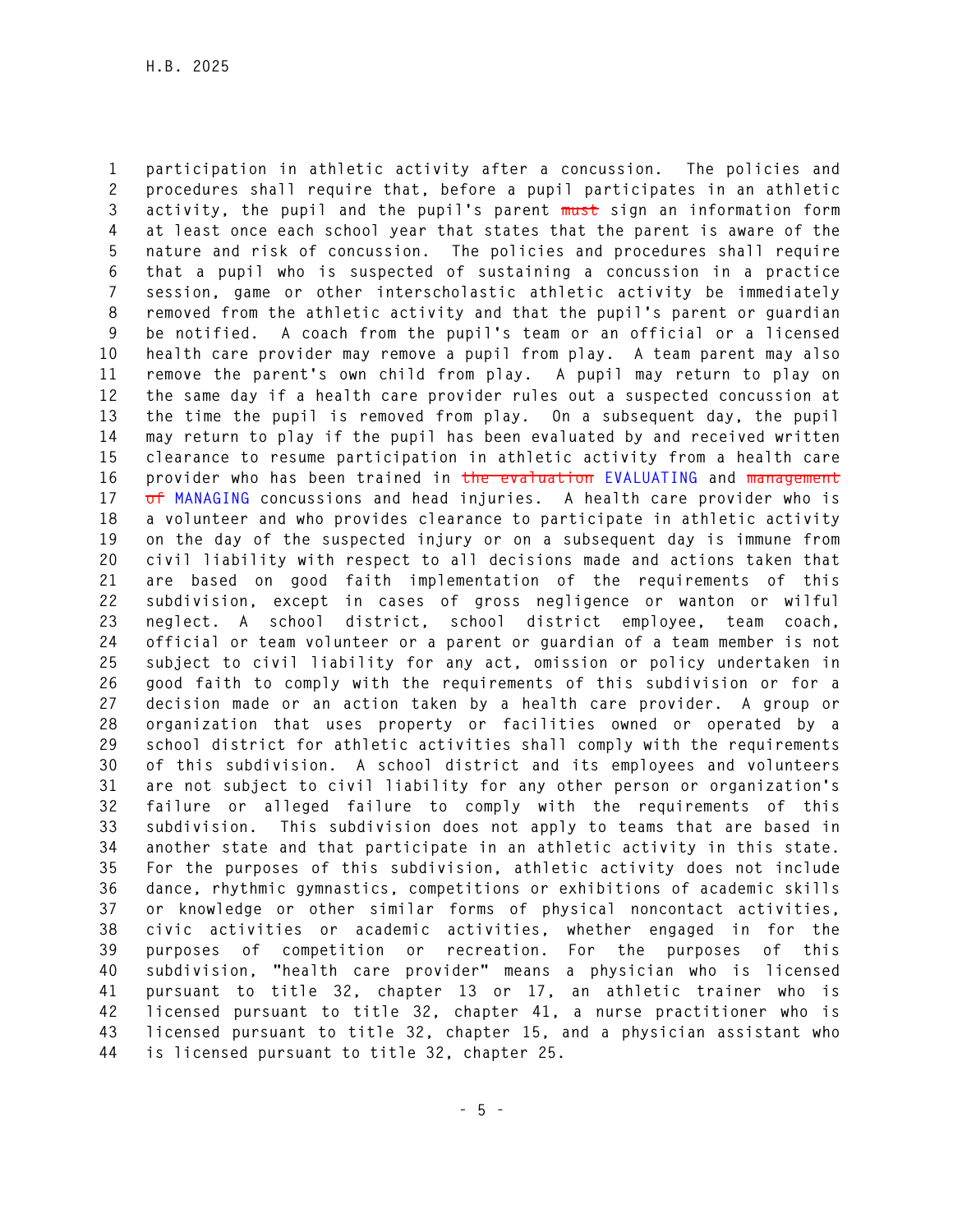**1 (c) Guidelines, information and forms that are developed in 2 consultation with a statewide private entity that supervises 3 interscholastic activities to inform and educate coaches, pupils and 4 parents of the dangers of heat-related illnesses, sudden cardiac death and 5 prescription opioid use. Before a pupil participates in any 6 district-sponsored practice session or game or other interscholastic 7 athletic activity, the pupil and the pupil's parent must be provided with 8 information at least once each school year on the risks of heat-related 9 illnesses, sudden cardiac death and prescription opioid addiction.** 

**10 25. Establish an assessment, data gathering and reporting system as 11 prescribed in chapter 7, article 3 of this title.** 

**12 26. Provide special education programs and related services 13 pursuant to section 15-764, subsection A to all children with disabilities 14 as defined in section 15-761.** 

**15 27. Administer competency tests prescribed by the state board of 16 education for the graduation of pupils from high school.** 

**17 28. Ensure that insurance coverage is secured for all construction 18 projects for purposes of general liability, property damage and workers' 19 compensation and secure performance and payment bonds for all construction 20 projects.** 

**21 29. Keep in the personnel file of all current and former employees 22 who provide instruction to pupils at a school information about the 23 employee's educational and teaching background and experience in a 24 particular academic content subject area. A school district shall inform 25 parents and guardians of the availability of the information and shall 26 make the information available for inspection on request of parents and 27 guardians of pupils enrolled at a school. This paragraph does not require 28 any school to release personally identifiable information in relation to 29 any teacher or employee, including the teacher's or employee's address, 30 salary, social security number or telephone number.** 

**31 30. Report to local law enforcement agencies any suspected crime 32 against a person or property that is a serious offense as defined in 33 section 13-706 or that involves a deadly weapon or dangerous instrument or 34 serious physical injury and any conduct that poses a threat of death or 35 serious physical injury to employees, students or anyone on the property 36 of the school. This paragraph does not limit or preclude the reporting by 37 a school district or an employee of a school district of suspected crimes 38 other than those required to be reported by this paragraph. For the 39 purposes of this paragraph, "dangerous instrument", "deadly weapon" and 40 "serious physical injury" have the same meanings prescribed in section 41 13-105.** 

**42 31. In conjunction with local law enforcement agencies and 43 emergency response agencies, develop an emergency response plan for each 44 school in the school district in accordance with minimum standards 45 developed jointly by the department of education and the division of**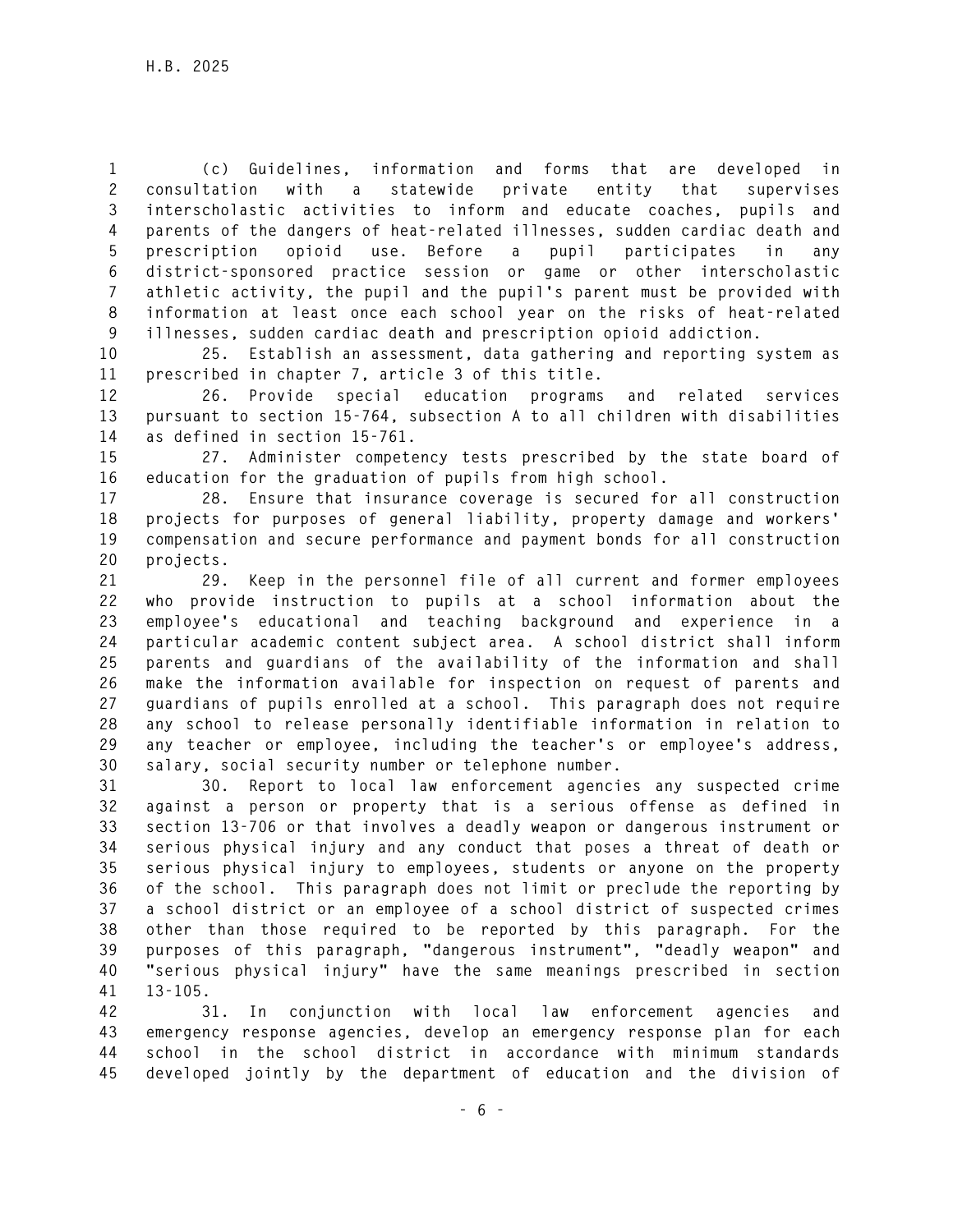**1 emergency management within the department of emergency and military 2 affairs.** 

**3 32. Provide written notice to the parents or guardians of all 4 students enrolled in the school district at least ten days before a public 5 meeting to discuss closing a school within the school district. The 6 notice shall include the reasons for the proposed closure and the time and 7 place of the meeting. The governing board shall fix a time for a public 8 meeting on the proposed closure not less than ten days before voting in a 9 public meeting to close the school. The school district governing board 10 shall give notice of the time and place of the meeting. At the time and 11 place designated in the notice, the school district governing board shall 12 hear reasons for or against closing the school. The school district 13 governing board is exempt from this paragraph if the governing board 14 determines that the school shall be closed because it poses a danger to 15 the health or safety of the pupils or employees of the school. A 16 governing board may consult with the division of school facilities within 17 the department of administration for technical assistance and for 18 information on the impact of closing a school. The information provided 19 from the division of school facilities within the department of 20 administration shall not require the governing board to take or not take 21 any action.** 

**22 33. Incorporate instruction on Native American history into 23 appropriate existing curricula.** 

**24 34. Prescribe and enforce policies and procedures:** 

**25 (a) Allowing pupils who have been diagnosed with anaphylaxis by a 26 health care provider licensed pursuant to title 32, chapter 13, 14, 17 or 27 25 or by a registered nurse practitioner licensed and certified pursuant 28 to title 32, chapter 15 to carry and self-administer emergency 29 medications, including epinephrine auto-injectors, while at school and at 30 school-sponsored activities. The pupil's name on the prescription label on 31 the medication container or on the medication device and annual written 32 documentation from the pupil's parent or guardian to the school that 33 authorizes possession and self-administration is sufficient proof that the 34 pupil is entitled to the possession POSSESS and self-administration of 35 SELF-ADMINISTER the medication. The policies shall require a pupil who 36 uses an epinephrine auto-injector while at school and at school-sponsored 37 activities to notify the nurse or the designated school staff person of 38 the use of the medication as soon as practicable. A school district and 39 its employees are immune from civil liability with respect to all 40 decisions made and actions taken that are based on good faith 41 implementation of the requirements of this subdivision, except in cases of 42 wanton or wilful neglect.** 

**43 (b) For the emergency administration of epinephrine auto-injectors 44 by a trained employee of a school district pursuant to section 15-157.**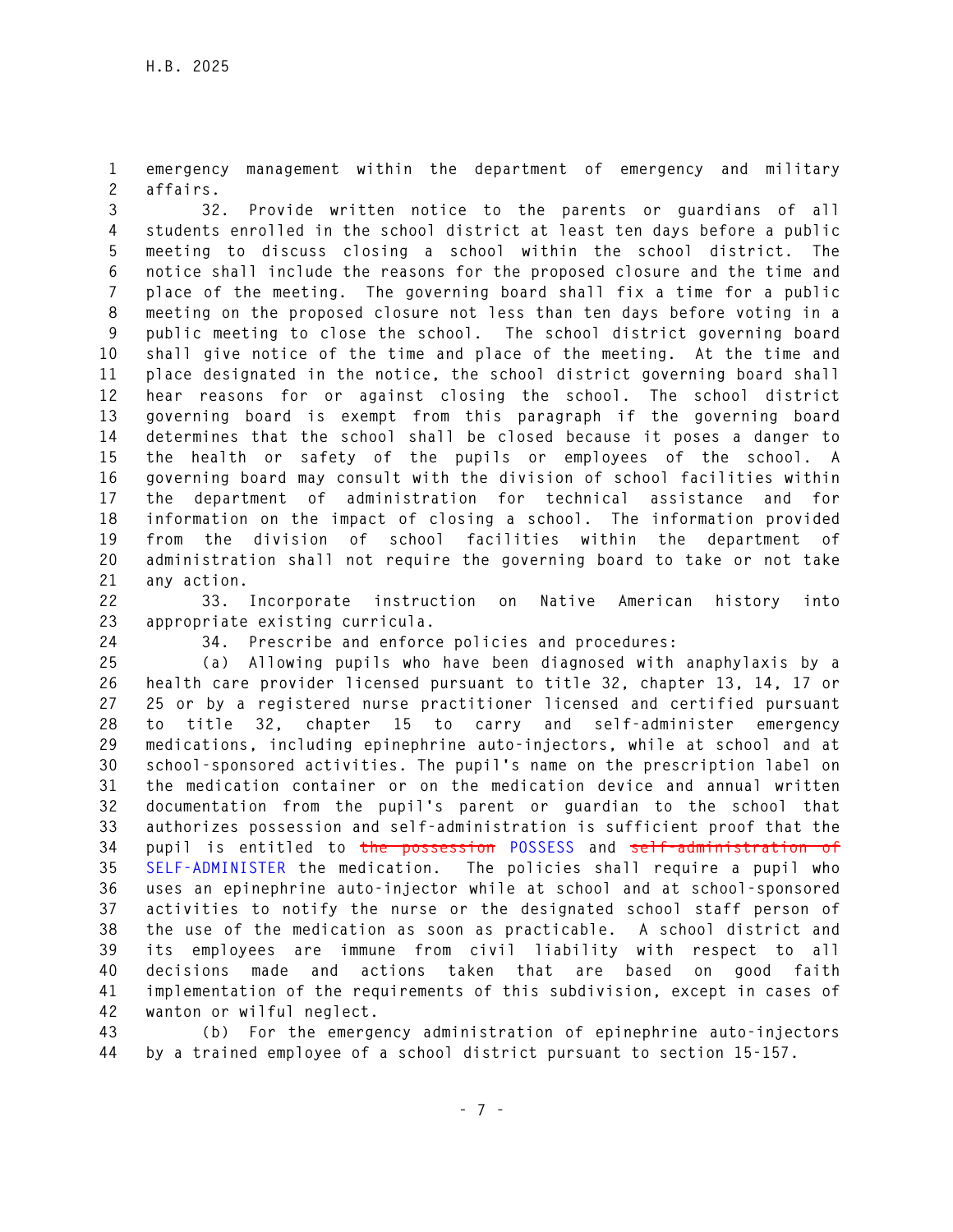**1 35. Allow the possession and self-administration of prescription 2 medication for breathing disorders in handheld inhaler devices by pupils 3 who have been prescribed that medication by a health care professional 4 licensed pursuant to title 32. The pupil's name on the prescription label 5 on the medication container or on the handheld inhaler device and annual 6 written documentation from the pupil's parent or guardian to the school 7 that authorizes possession and self-administration shall be IS sufficient 8 proof that the pupil is entitled to the possession POSSESS and 9 self-administration of SELF-ADMINISTER the medication. A school district 10 and its employees are immune from civil liability with respect to all 11 decisions made and actions taken that are based on a good faith 12 implementation of the requirements of this paragraph.** 

**13 36. Prescribe and enforce policies and procedures to prohibit 14 pupils from harassing, intimidating and bullying other pupils on school 15 grounds, on school property, on school buses, at school bus stops, at 16 school-sponsored events and activities and through the use of electronic 17 technology or electronic communication on school computers, networks, 18 forums and mailing lists that include the following components:** 

**19 (a) A procedure for pupils, parents and school district employees 20 to confidentially report to school officials incidents of harassment, 21 intimidation or bullying. The school shall make available written forms 22 designed to provide a full and detailed description of the incident and 23 any other relevant information about the incident.** 

**24 (b) A requirement that school district employees report in writing 25 suspected incidents of harassment, intimidation or bullying to the 26 appropriate school official and a description of appropriate disciplinary 27 procedures for employees who fail to report suspected incidents that are 28 known to the employee.** 

**29 (c) A requirement that, at the beginning of each school year, 30 school officials provide all pupils with a written copy of the rights, 31 protections and support services available to a pupil who is an alleged 32 victim of an incident reported pursuant to this paragraph.** 

**33 (d) If an incident is reported pursuant to this paragraph, a 34 requirement that school officials provide a pupil who is an alleged victim 35 of the incident with a written copy of the rights, protections and support 36 services available to that pupil.** 

**37 (e) A formal process for documenting reported incidents of 38 harassment, intimidation or bullying and providing for the 39 confidentiality, maintenance and disposition of this documentation. 40 School districts shall maintain documentation of all incidents reported 41 pursuant to this paragraph for at least six years. The school shall not 42 use that documentation to impose disciplinary action unless the 43 appropriate school official has investigated and determined that the 44 reported incidents of harassment, intimidation or bullying occurred. If a 45 school provides documentation of reported incidents to persons other than**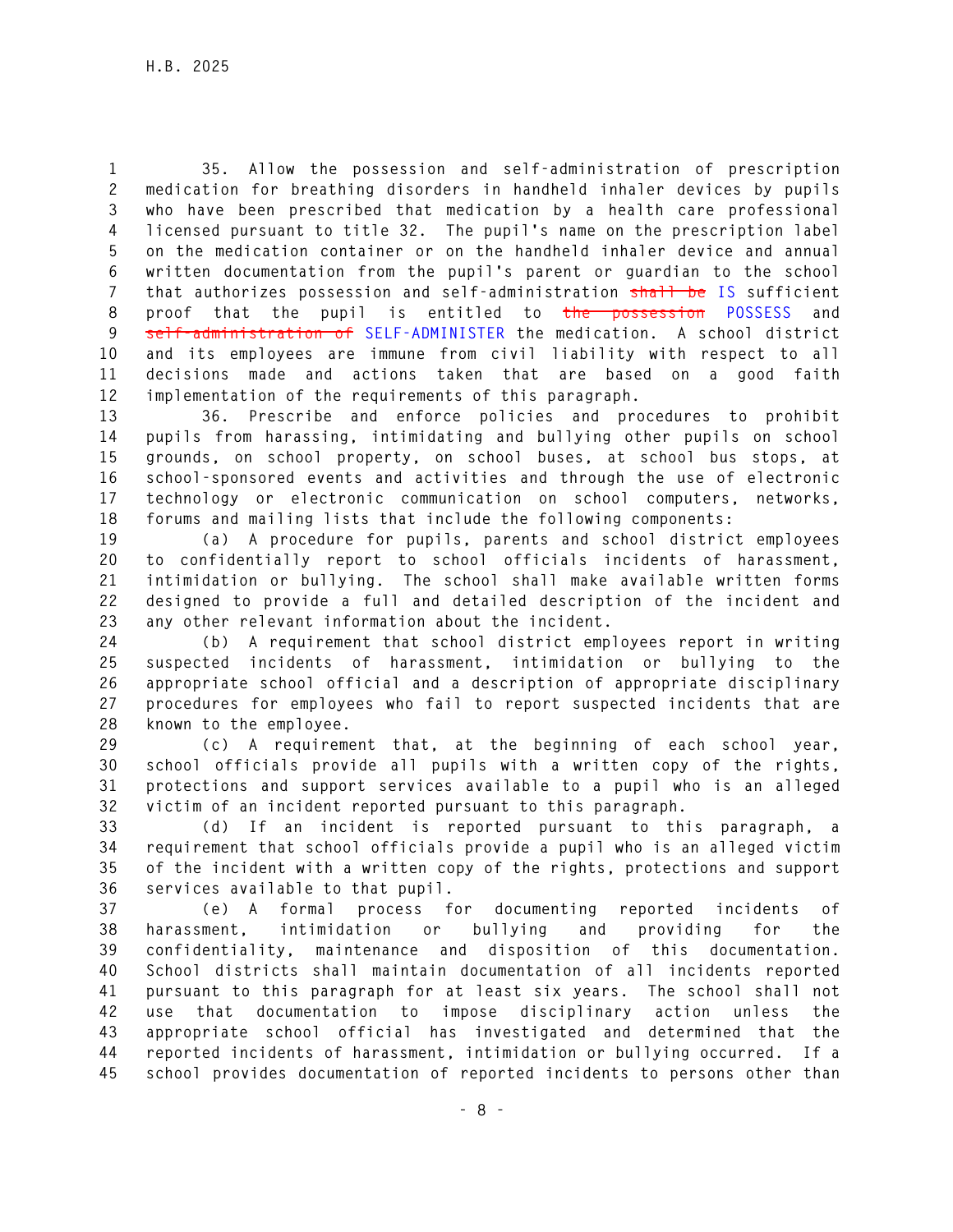**1 school officials or law enforcement, all individually identifiable 2 information shall be redacted.** 

**3 (f) A formal process for the appropriate school officials to 4 investigate suspected incidents of harassment, intimidation or bullying, 5 including procedures for notifying the alleged victim and the alleged 6 victim's parent or guardian when a school official or employee becomes 7 aware of the suspected incident of harassment, intimidation or bullying.** 

**8 (g) Disciplinary procedures for pupils who have admitted or been 9 found to have committed incidents of harassment, intimidation or bullying. 10 (h) A procedure that sets forth consequences for submitting false** 

**11 reports of incidents of harassment, intimidation or bullying.** 

**12 (i) Procedures designed to protect the health and safety of pupils 13 who are physically harmed as the result of incidents of harassment, 14 intimidation and bullying, including, if appropriate, procedures to 15 contact emergency medical services or law enforcement agencies, or both.** 

**16 (j) Definitions of harassment, intimidation and bullying.** 

**17 37. Prescribe and enforce policies and procedures regarding 18 changing or adopting attendance boundaries that include the following 19 components:** 

**20 (a) A procedure for holding public meetings to discuss attendance 21 boundary changes or adoptions that allows public comments.** 

**22 (b) A procedure to notify the parents or guardians of the students 23 affected, including assurance that, if that school remains open as part of 24 the boundary change and capacity is available, students assigned to a new 25 attendance area may stay enrolled in their current school.** 

**26 (c) A procedure to notify the residents of the households affected 27 by the attendance boundary changes.** 

**28 (d) A process for placing public meeting notices and proposed maps 29 on the school district's website for public review, if the school district 30 maintains a website.** 

**31 (e) A formal process for presenting the attendance boundaries of 32 the affected area in public meetings that allows public comments.** 

**33 (f) A formal process for notifying the residents and parents or 34 guardians of the affected area as to the decision of the governing board 35 on the school district's website, if the school district maintains a 36 website.** 

**37 (g) A formal process for updating attendance boundaries on the 38 school district's website within ninety days after an adopted boundary 39 change. The school district shall send a direct link to the school 40 district's attendance boundaries website to the department of real estate.** 

**41 38. If the state board of education determines that the school 42 district has committed an overexpenditure as defined in section 15-107, 43 provide a copy of the fiscal management report submitted pursuant to 44 section 15-107, subsection H on its website and make copies available to**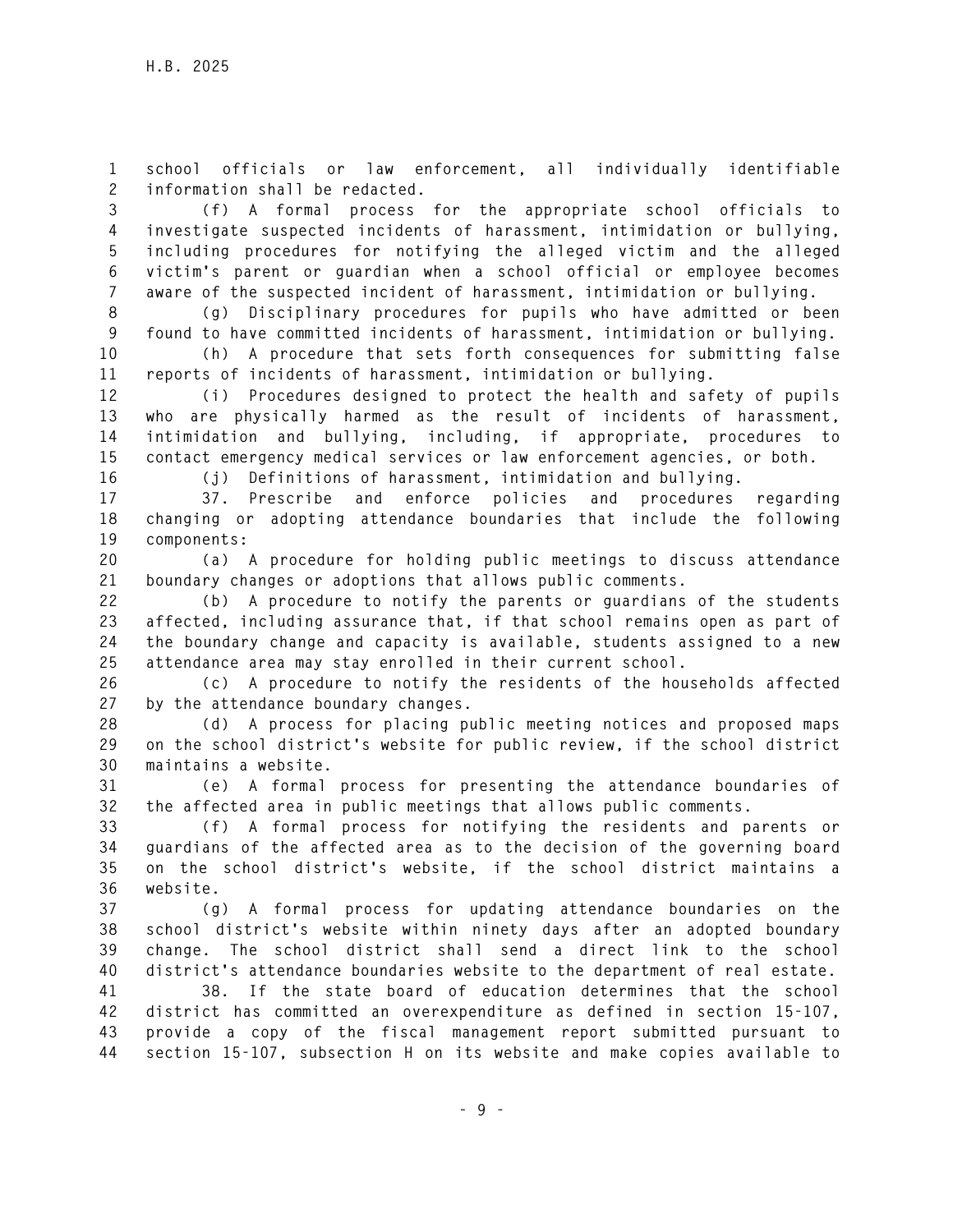**1 the public on request. The school district shall comply with a request 2 within five business days after receipt.** 

**3 39. Ensure that the contract for the superintendent is structured 4 in a manner in which up to twenty percent of the total annual salary 5 included for the superintendent in the contract is classified as 6 performance pay. This paragraph does not require school districts to 7 increase total compensation for superintendents. Unless the school 8 district governing board votes to implement an alternative procedure at a 9 public meeting called for this purpose, the performance pay portion of the 10 superintendent's total annual compensation shall be determined as follows:** 

**11 (a) Twenty-five percent of the performance pay shall be determined 12 based on the percentage of academic gain determined by the department of 13 education of pupils who are enrolled in the school district compared to 14 the academic gain achieved by the highest ranking of the fifty largest 15 school districts in this state. For the purposes of this subdivision, the 16 department of education shall determine academic gain by the academic 17 growth achieved by each pupil who has been enrolled at the same school in 18 a school district for at least five consecutive months measured against 19 that pupil's academic results in the 2008-2009 school year. For the 20 purposes of this subdivision, of the fifty largest school districts in 21 this state, the school district with pupils who demonstrate the highest 22 statewide percentage of overall academic gain measured against academic 23 results for the 2008-2009 school year shall be assigned a score of 100 and 24 the school district with pupils who demonstrate the lowest statewide 25 percentage of overall academic gain measured against academic results for 26 the 2008-2009 school year shall be assigned a score of 0.** 

**27 (b) Twenty-five percent of the performance pay shall be determined 28 by the percentage of parents of pupils who are enrolled at the school 29 district who assign a letter grade of "A" to the school on a survey of 30 parental satisfaction with the school district. The parental satisfaction 31 survey shall be administered and scored by an independent entity that is 32 selected by the governing board and that demonstrates sufficient expertise 33 and experience to accurately measure the results of the survey. The 34 parental satisfaction survey shall use standard random sampling procedures 35 and provide anonymity and confidentiality to each parent who participates 36 in the survey. The letter grade scale used on the parental satisfaction 37 survey shall direct parents to assign one of the following letter grades:** 

- 
- 
- 
- 

**38 (i) A letter grade of "A" if the school district is excellent. 39 (ii) A letter grade of "B" if the school district is above average.** 

- **40 (iii) A letter grade of "C" if the school district is average. 41 (iv) A letter grade of "D" if the school district is below average.**
- 

**42 (v) A letter grade of "F" if the school district is a failure.** 

**43 (c) Twenty-five percent of the performance pay shall be determined 44 by the percentage of teachers who are employed at the school district and 45 who assign a letter grade of "A" to the school on a survey of teacher**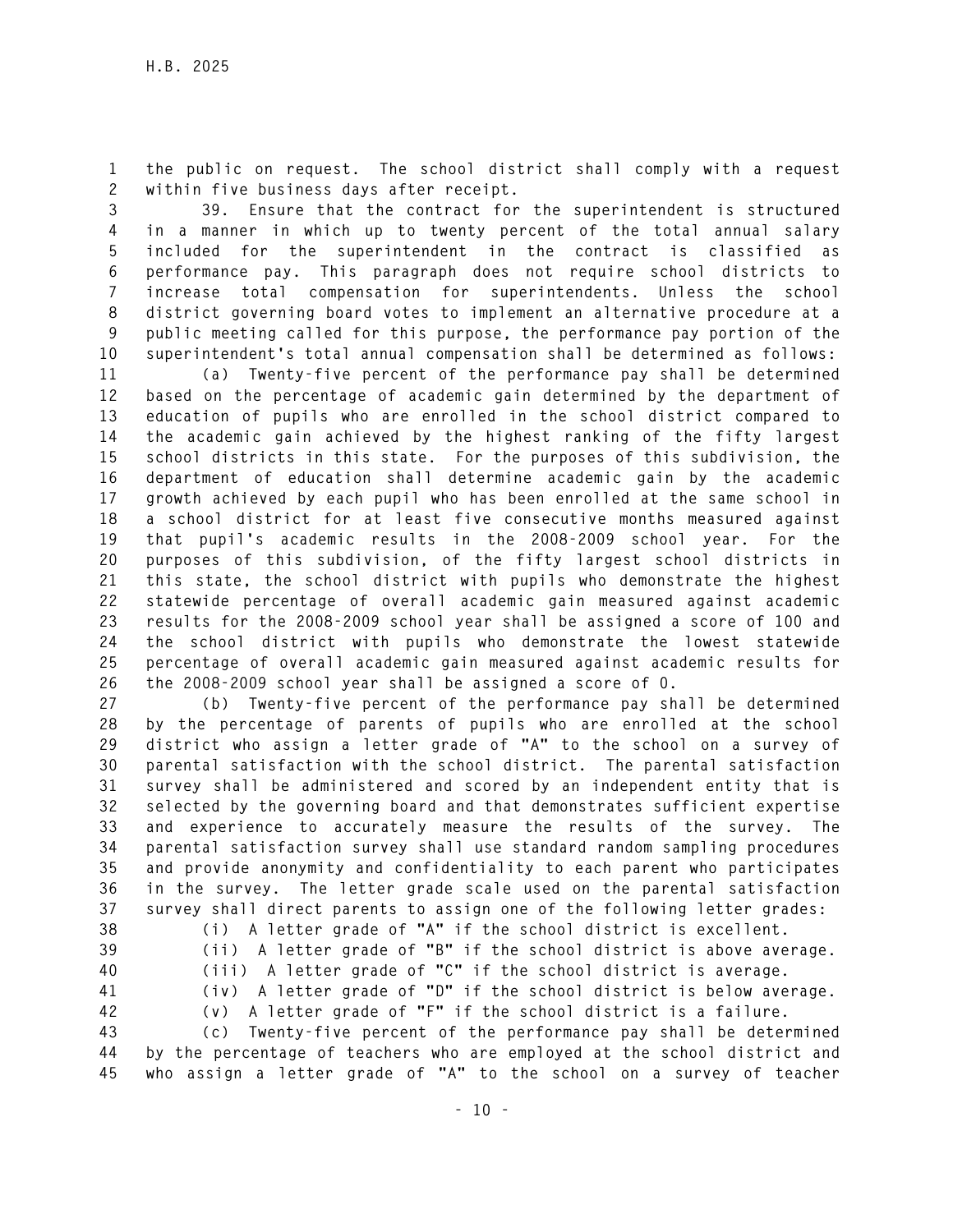**1 satisfaction with the school. The teacher satisfaction survey shall be 2 administered and scored by an independent entity that is selected by the 3 governing board and that demonstrates sufficient expertise and experience 4 to accurately measure the results of the survey. The teacher satisfaction 5 survey shall use standard random sampling procedures and provide anonymity 6 and confidentiality to each teacher who participates in the survey. The 7 letter grade scale used on the teacher satisfaction survey shall direct 8 teachers to assign one of the following letter grades:** 

**9 (i) A letter grade of "A" if the school district is excellent.** 

**10 (ii) A letter grade of "B" if the school district is above average.** 

**11 (iii) A letter grade of "C" if the school district is average.** 

**12 (iv) A letter grade of "D" if the school district is below average. 13 (v) A letter grade of "F" if the school district is a failure.** 

**14 (d) Twenty-five percent of the performance pay shall be determined 15 by other criteria selected by the governing board.** 

**16 40. Maintain and store permanent public records of the school 17 district as required by law. Notwithstanding section 39-101, the 18 standards adopted by the Arizona state library, archives and public 19 records for the maintenance and storage of school district public records 20 shall allow school districts to elect to satisfy the requirements of this 21 paragraph by maintaining and storing these records either on paper or in 22 an electronic format, or a combination of a paper and electronic format.** 

**23 41. Adopt in a public meeting and implement policies for principal 24 evaluations. Before adopting principal evaluation policies, the school 25 district governing board shall provide opportunities for public discussion 26 on the proposed policies. The governing board shall adopt policies that:** 

**27 (a) Are designed to improve principal performance and improve 28 student achievement.** 

**29 (b) Include the use of quantitative data on the academic progress 30 for all students, which shall account for between twenty percent and 31 thirty-three percent of the evaluation outcomes.** 

**32 (c) Include four performance classifications, designated as highly 33 effective, effective, developing and ineffective.** 

**34 (d) Describe both of the following:** 

**35 (i) The methods used to evaluate the performance of principals, 36 including the data used to measure student performance and job 37 effectiveness.** 

**38 (ii) The formula used to determine evaluation outcomes.** 

**39 42. Prescribe and enforce policies and procedures that define the 40 duties of principals and teachers. These policies and procedures shall 41 authorize teachers to take and maintain daily classroom attendance, make 42 the decision to promote or retain a pupil in a grade in common school or 43 to pass or fail a pupil in a course in high school, subject to review by 44 the governing board in the manner provided in section 15-342, 45 paragraph 11.**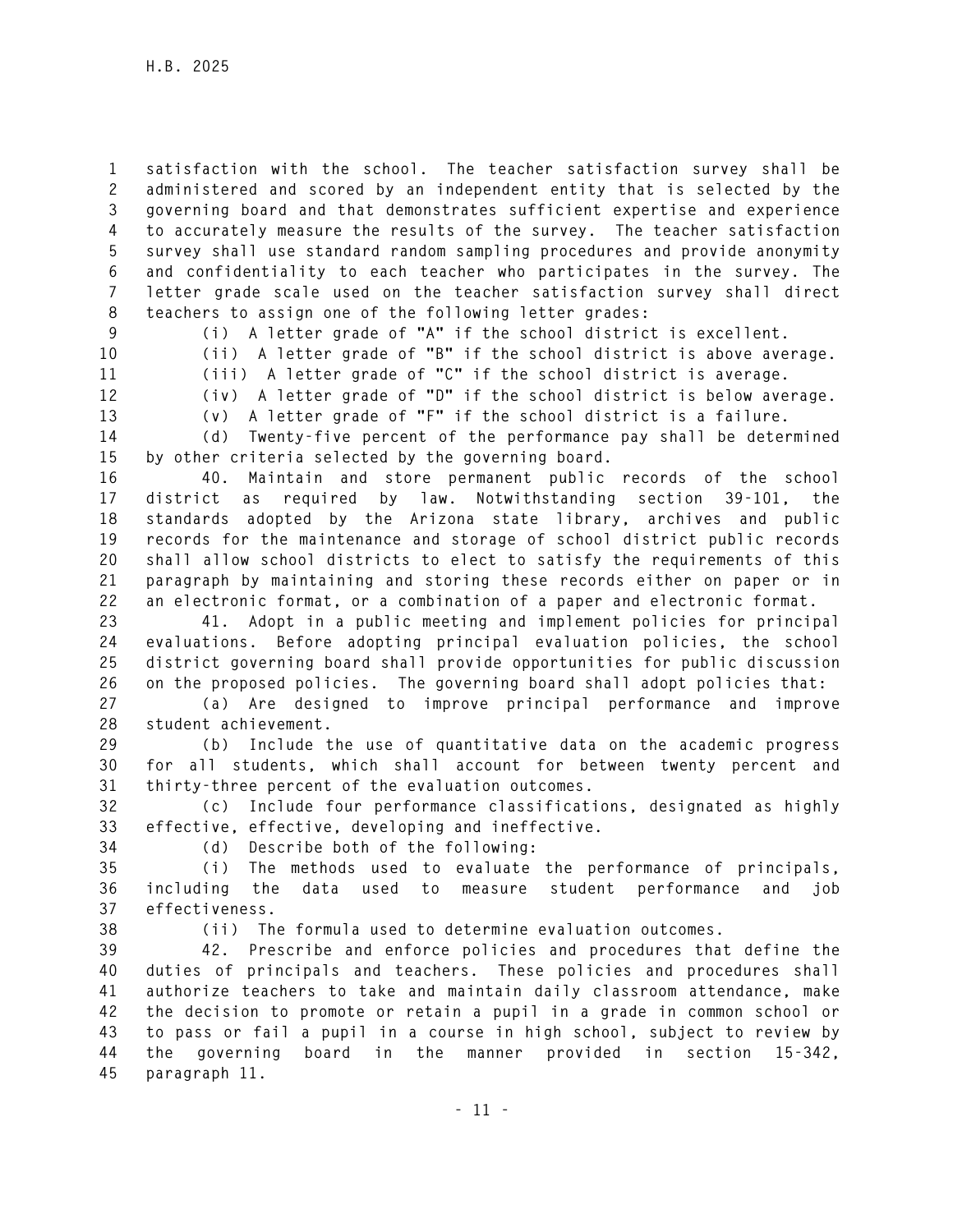**1 43. Prescribe and enforce policies and procedures for the emergency 2 administration by an employee of a school district pursuant to section 3 36-2267 of naloxone hydrochloride or any other opioid antagonist approved 4 by the United States food and drug administration.** 

**5 44. In addition to the notification requirements prescribed in 6 paragraph 36 of this subsection, prescribe and enforce reasonable and 7 appropriate policies to notify a pupil's parent or guardian if any person 8 engages in harassing, threatening or intimidating conduct against that 9 pupil. A school district and its officials and employees are immune from 10 civil liability with respect to all decisions made and actions taken that 11 are based on good faith implementation of the requirements of this 12 paragraph, except in cases of gross negligence or wanton or wilful 13 neglect. A person engages in threatening or intimidating if the person 14 threatens or intimidates by word or conduct to cause physical injury to 15 another person or serious damage to the property of another on school 16 grounds. A person engages in harassment if, with intent to harass or with 17 knowledge that the person is harassing another person, the person 18 anonymously or otherwise contacts, communicates or causes a communication 19 with another person by verbal, electronic, mechanical, telephonic or 20 written means in a manner that harasses on school grounds or substantially 21 disrupts the school environment.** 

**22 45. Each fiscal year, provide to each school district employee a 23 total compensation statement that is broken down by category of benefit or 24 payment and that includes, for that employee, at least all of the 25 following:** 

**26 (a) Base salary and any additional pay.** 

**27 (b) Medical benefits and the value of any employer-paid portions of 28 insurance plan premiums.** 

**29 (c) Retirement benefit plans, including social security. 30 (d) Legally required benefits.** 

**31 (e) Any paid leave.** 

**32 (f) Any other payment made to or on behalf of the employee.** 

**33 (g) Any other benefit provided to the employee.** 

**34 46. DEVELOP AND ADOPT IN A PUBLIC MEETING POLICIES TO ALLOW FOR 35 VISITS, TOURS AND OBSERVATIONS OF ALL CLASSROOMS BY PARENTS OF ENROLLED 36 PUPILS AND PARENTS WHO WISH TO ENROLL THEIR CHILDREN IN THE SCHOOL 37 DISTRICT UNLESS A VISIT, TOUR OR OBSERVATION THREATENS THE HEALTH AND 38 SAFETY OF PUPILS AND STAFF. THESE POLICIES AND PROCEDURES MUST BE EASILY 39 ACCESSIBLE FROM THE HOME PAGE ON EACH SCHOOL'S WEBSITE.** 

**40 B. Notwithstanding subsection A, paragraphs 7, 9 and 11 of this 41 section, the county school superintendent may construct, improve and 42 furnish school buildings or purchase or sell school sites in the conduct 43 of an accommodation school.**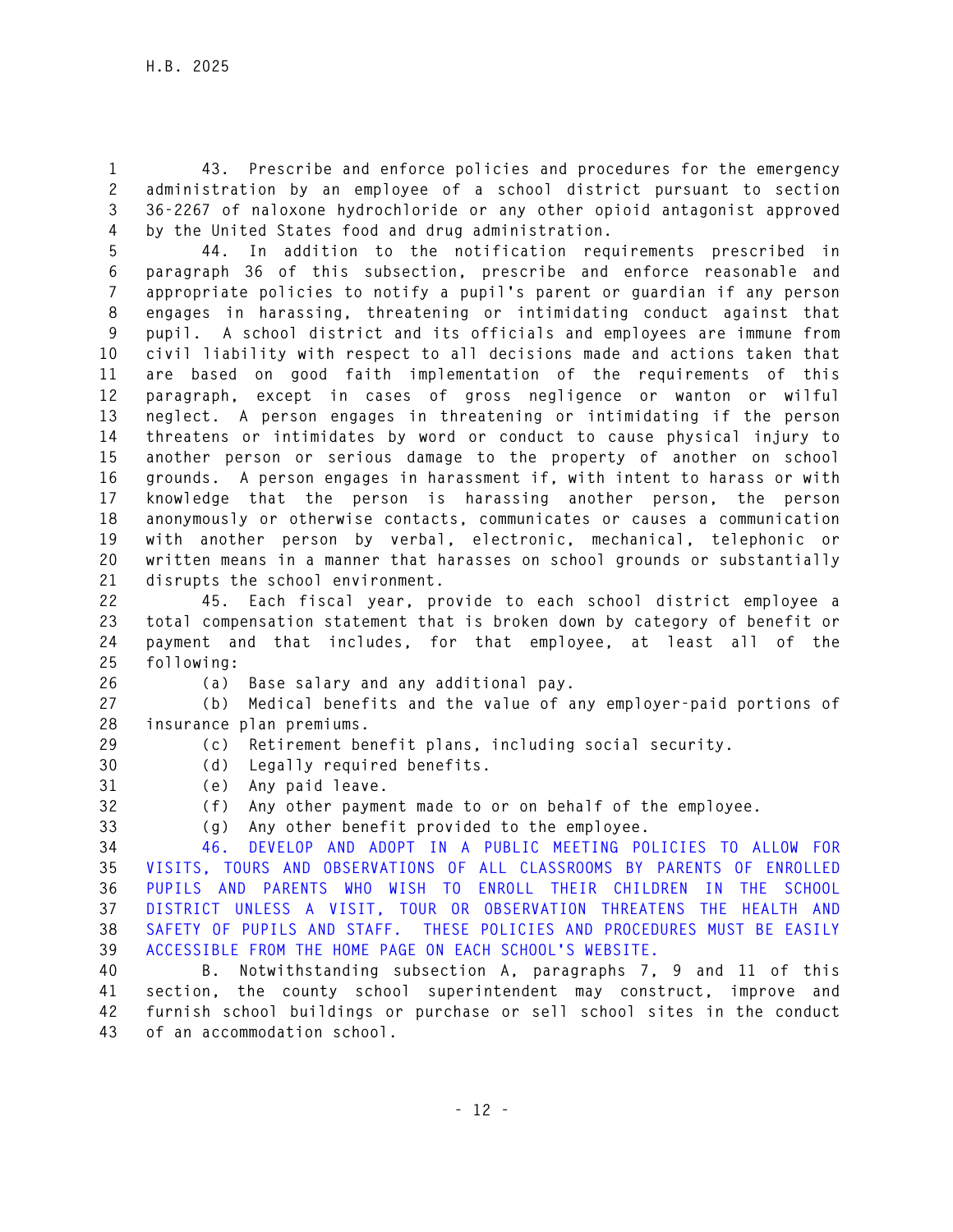**1 C. If any school district acquires real or personal property, 2 whether by purchase, exchange, condemnation, gift or otherwise, the 3 governing board shall pay to the county treasurer any taxes on the 4 property that were unpaid as of the date of acquisition, including 5 penalties and interest. The lien for unpaid delinquent taxes, penalties 6 and interest on property acquired by a school district:** 

**7 1. Is not abated, extinguished, discharged or merged in the title 8 to the property.** 

**9 2. Is enforceable in the same manner as other delinquent tax liens.** 

**10 D. The governing board may not locate a school on property that is 11 less than one-fourth mile from agricultural land regulated pursuant to 12 section 3-365, except that the owner of the agricultural land may agree to 13 comply with the buffer zone requirements of section 3-365. If the owner 14 agrees in writing to comply with the buffer zone requirements and records 15 the agreement in the office of the county recorder as a restrictive 16 covenant running with the title to the land, the school district may 17 locate a school within the affected buffer zone. The agreement may 18 include any stipulations regarding the school, including conditions for 19 future expansion of the school and changes in the operational status of 20 the school that will result in a breach of the agreement.** 

**21 E. A school district, its governing board members, its school 22 council members and its employees are immune from civil liability for the 23 consequences of adoption ADOPTING and implementation of IMPLEMENTING 24 policies and procedures pursuant to subsection A of this section and 25 section 15-342. This waiver does not apply if the school district, its 26 governing board members, its school council members or its employees are 27 guilty of gross negligence or intentional misconduct.** 

**28 F. A governing board may delegate in writing to a superintendent, 29 principal or head teacher the authority to prescribe procedures that are 30 consistent with the governing board's policies.** 

**31 G. Notwithstanding any other provision of this title, a school 32 district governing board shall not take any action that would result in a 33 reduction of pupil square footage unless the governing board notifies the 34 school facilities oversight board established by section 41-5701.02 of the 35 proposed action and receives written approval from the school facilities 36 oversight board to take the action. A reduction includes an increase in 37 administrative space that results in a reduction of pupil square footage 38 or sale of school sites or buildings, or both. A reduction includes a 39 reconfiguration of grades that results in a reduction of pupil square 40 footage of any grade level. This subsection does not apply to temporary 41 reconfiguration of grades to accommodate new school construction if the 42 temporary reconfiguration does not exceed one year. The sale of equipment 43 that results in a reduction that falls below the equipment requirements 44 prescribed in section 41-5711, subsection B is subject to commensurate 45 withholding of school district district additional assistance monies**